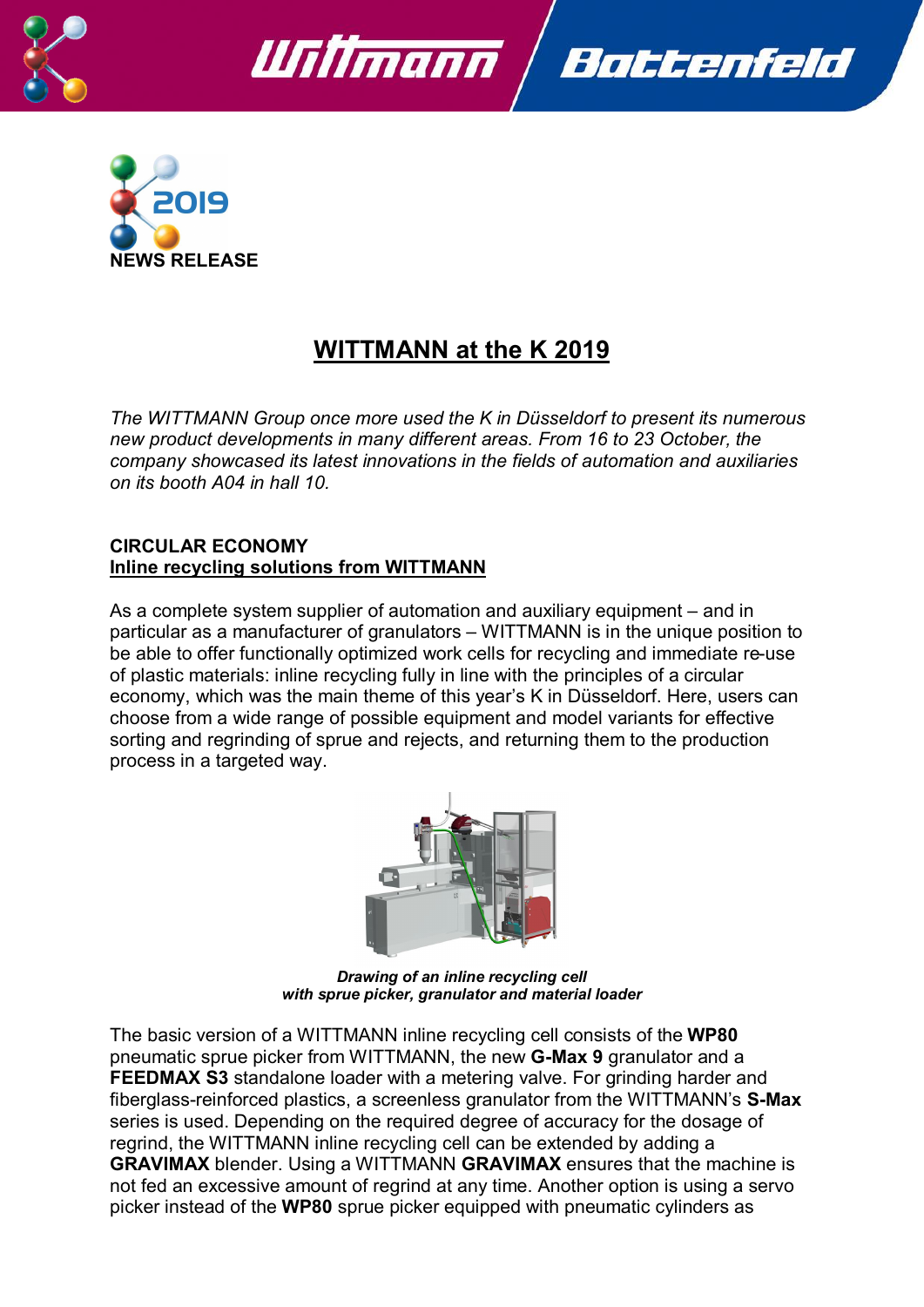

standard – for example a WITTMANN **WS80**, or the small servo-driven **PRIMUS 10** machine. A WITTMANN BATTENFELD injection molding machine from the *PowerSerie*s will compensate any fluctuations in process behavior during metering and injection with the help of the **HiQ-Melt** and **HiQ-Flow®** process technologies. One of WITTMANN's exhibition highlights at this year's K will be the presentation of the numerous options offered by the inline recycling cells.

Battenfeld

Willmann

#### **RECYCLING The new G-Max 9**

The **G-Max 9** granulator is suitable for inline recycling of soft to medium-hard rejects and sprue consisting of TPU, PP or PE – to be used on injection molding machines with clamping forces of up to 90 tons.

Depending on the type of application, there are three material hoppers of different heights to choose from for the **G-Max 9**. This modular design concept enables adjustment of the beside-the-press granulator to the varying process technology requirements it has to meet.



*G-Max 9 granulator with low, medium-height and standard-height material hopper* 

**G-Max 9** material hoppers and their applications:

- · Low material hopper for use below a chute connected to the machine. The granulator is fed directly from the machine; no further handling is required here.
- · Medium-height material hopper for use below a conveyor belt or drum separator. For small to medium-sized sprue.
- · Standard-height material hopper for a beside-the-press application with a sprue picker or robot.

For optimal cutting performance and maximum efficiency, the cutting rotor of the **G-Max 9** comes with 3  $\times$  3 knives arranged in a staggered position, which produce a clean, uniform granulate. Changing knives is extremely easy and comfortable. The material sifters of the **G-Max 9** are available with holes in different sizes, that is, with diameters of 4, 5, 6 or 8 mm. This ensures suitability for varying materials and throughput rates. The tiltable material hopper facilitates cleaning and servicing of the appliance enormously. So, changing a sifter can be carried out without tools, and the maintenance periods are shortened to a minimum.

The new **G-Max 9** can handle a material throughput of up to 20 kg/h (depending on the form of parts, pieces of sprue, sifter size and quality of material); it operates with a low noise level and is extremely energy-efficient.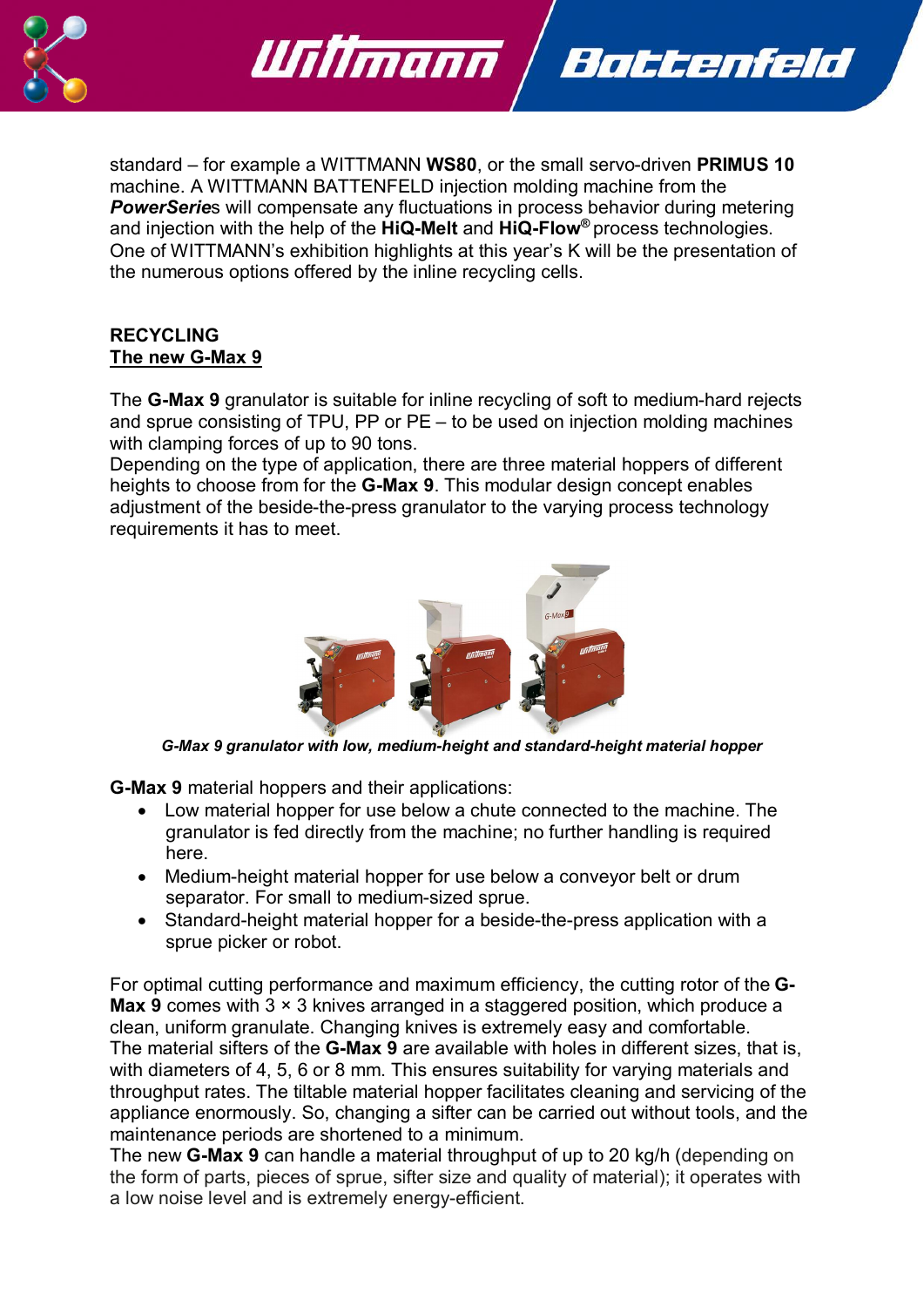



#### **MATERIAL HANDLING I New GRAVIMAX gravimetric blender**

At the K 2019, WITTMANN demonstrated the latest new development of its gravimetric blenders from the **GRAVIMAX** series. At the beginning, material throughputs of up to about 60 kg/h could be achieved, but the latest models of the **G** series are now designed for applications requiring material throughputs of more than 700 kg per hour. While the two smaller appliances can process metering quantities of 1kg and 3kg respectively, which may consist of up to four components, the new **GRAVIMAX G76** is able to handle 7 kg per dosing cycle and to blend in up to six components.



*GRAVIMAX G76*

In spite of the large quantity of material, **RTLS** real-time weighing technology makes it possible to reach a reproducible dosing accuracy of 0.05 % in the ratio of virgin material to additive. The material containers of the **GRAVIMAX G76** are virtually free of interfering edges, so that they do not obstruct the free material flow. From these material containers, each component is metered into a weighing container by pneumatic dosing sliders. Depending on the material, the dosing sliders can either be opened for a set period of time to let the material flow freely, or they are opened in pulsed intervals until the desired quantity of material has been reached, which particularly favors constant dosing results. After weighing, the materials flow into a spherical mixing container, where they are mixed into a homogeneous blend by a spiral-shaped device. Thanks to the *GraviLog* software developed in close cooperation with WITTMANN customers, various different material quantities and dosing deviations can be documented, and compound formulations can be administered. **GRAVIMAX G76** is also capable of bidirectional data exchange via OPC UA.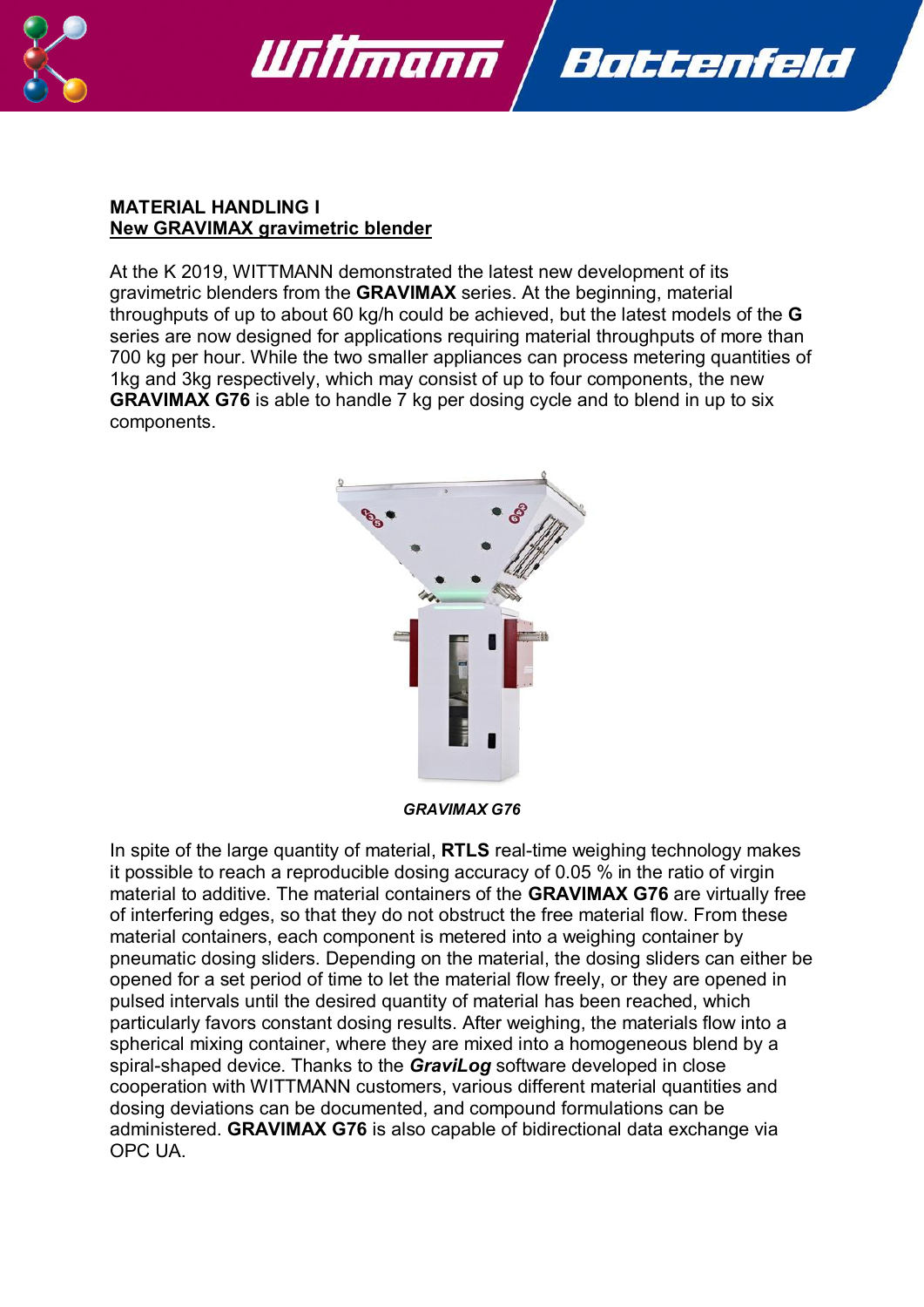



#### **MATERIAL HANDLING II Extension of the ATON segmented wheel dryer series**

WITTMANN has been successful for more than ten years in the field of material drying with its segmented wheel technology, a technology continuously refined over time in order to adjust it to changing needs and requirements on the market. While the original overriding goal was to achieve a constant dew point behavior even under the most difficult conditions, users very soon started to demand particularly energyefficient solutions. To cater to the increasing trend towards production equipment integration, an interface solution was created for **WITTMANN 4.0**, and the WITTMANN dryers were also equipped with larger touch screens. WITTMANN **ATON** segmented wheel dryers were laid out as compact beside-the-press appliances which could handle a dry air volume ranging from 30 to 120 m<sup>3</sup>/h.



*ATON H1000 battery dryer*

The experience gathered over the last ten years has now led to the development of a battery dryer model with a segmented wheel, which was presented for the first time at this year's K. The **ATON H1000** battery dryer, already frequency-controlled in the standard version, is the first segmented wheel dryer for central plants. It can handle a dry air volume of 1,000  $m^3/h$ , which is capable of drying 500 to 600 kg of plastic granulate per hour. The **ECO wheel** drying wheel, consisting of numerous segments, is loosely filled with a desiccant. Similar to the compact appliances, it is rotated via a low-maintenance chain drive. In this way, a molecular sieve which is always fresh is available for the air to be dried, in order to maintain a constant, low dew point.



*Front of the ATON H1000, close-up view*

The **ATON H1000** comes with several different adjustment options, including dew point-controlled drying. The different **ambiLED** light colors inform operators in the simplest way and at a glance about the current status of the dryer. The appliance is extremely easy to operate via its plain text touch screen user interface, where the temperatures and the dew point are displayed clearly and easy to read.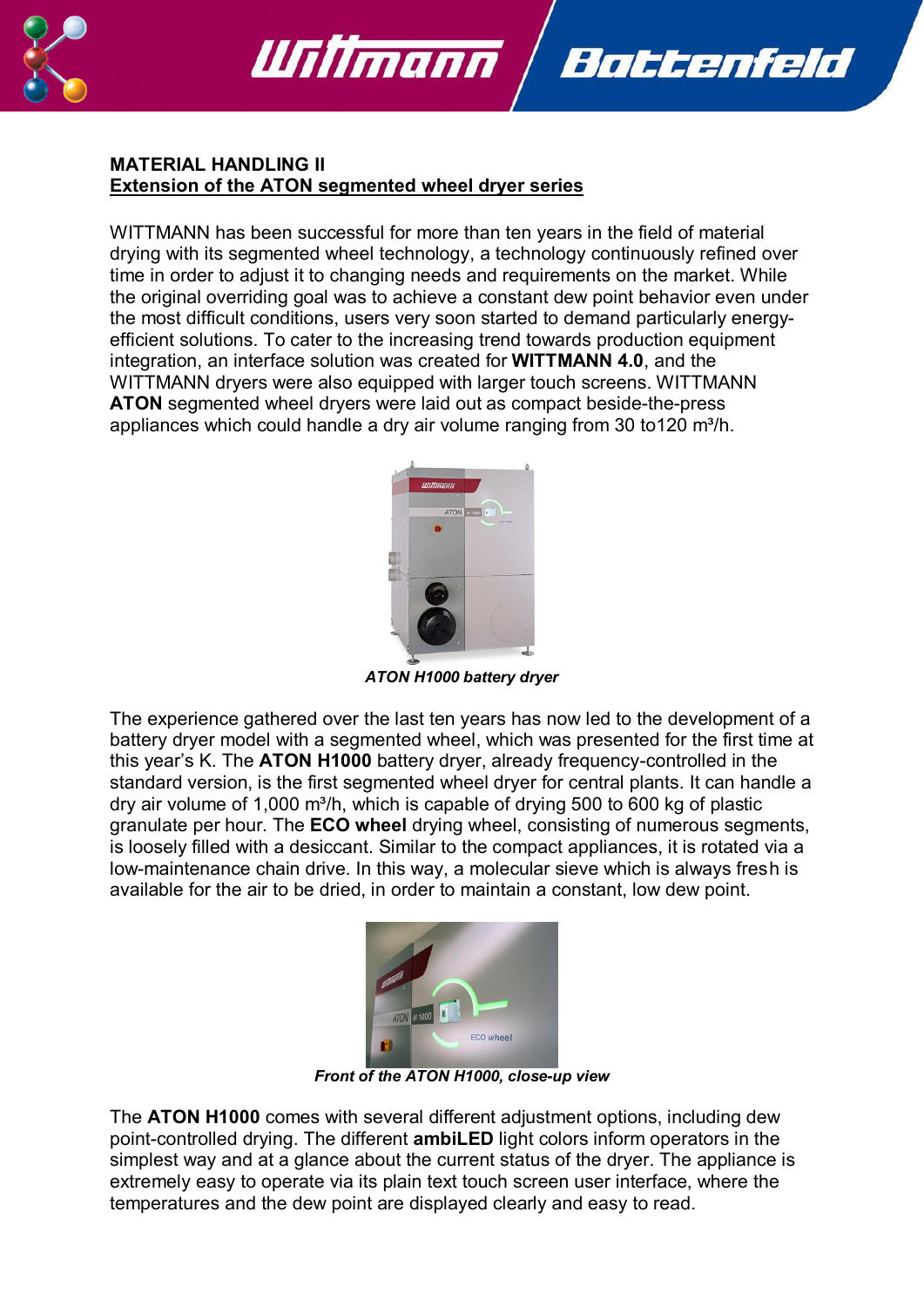



# **TEMPERING New TEMPRO plus D100 temperature controller**

Industry – and especially the injection molding sector – is very strongly influenced in this age of digitization by the fact that most customers require from their suppliers not only absolute high quality but also thorough documentation. Due to continuous further improvement, the high-end temperature controllers of the **TEMPRO plus D** series from WITTMANN, with an excellent reputation worldwide, have been able to satisfy all of these requirements. Here, the 16,000 **TEMPRO plus D** temperature controllers shipped to all parts of the world so far speak for themselves. Requirements analyses in a great variety of production sectors have pointed to a demand for pressurized temperature controllers for a maximum temperature of 100°C. To meet this demand, WITTMANN will introduce the new temperature controller model **TEMPRO plus D100** at this year's K in Düsseldorf. With this appliance, WITTMANN underscores once more the significance of this series and its expertise in product development.



*TEMPRO plus D100*

The new **TEMPRO plus D100** belongs to the range of temperature controllers recommended for use as components of **WITTMANN 4.0** production cells. **WITTMANN 4.0** is the name of the solution from the WITTMANN Group, which leads into the world of *Industry 4.0*. Consequently, **TEMPRO plus D100** can be fully integrated in the control system of a WITTMANN BATTENFELD injection molding machine.

The new temperature controller is capable of 9 kW heat output and stands out by its magnet-coupled stainless steel pump, which ensures sufficient flow quantities. The pump capacity is 0.5 kW, with a maximum flow quantity of 40 l/min and a maximum pressure of 4.5 bars. The **TEMPRO plus D100** is equipped with a wear-resistant, maintenance-free flow quantity measurement device as standard. Like all other WITTMANN temperature controllers, **TEMPRO plus D100** also offers an extensive choice of additional equipment options in order to configure the absolutely perfect temperature controller tailored to fit every conceivable application.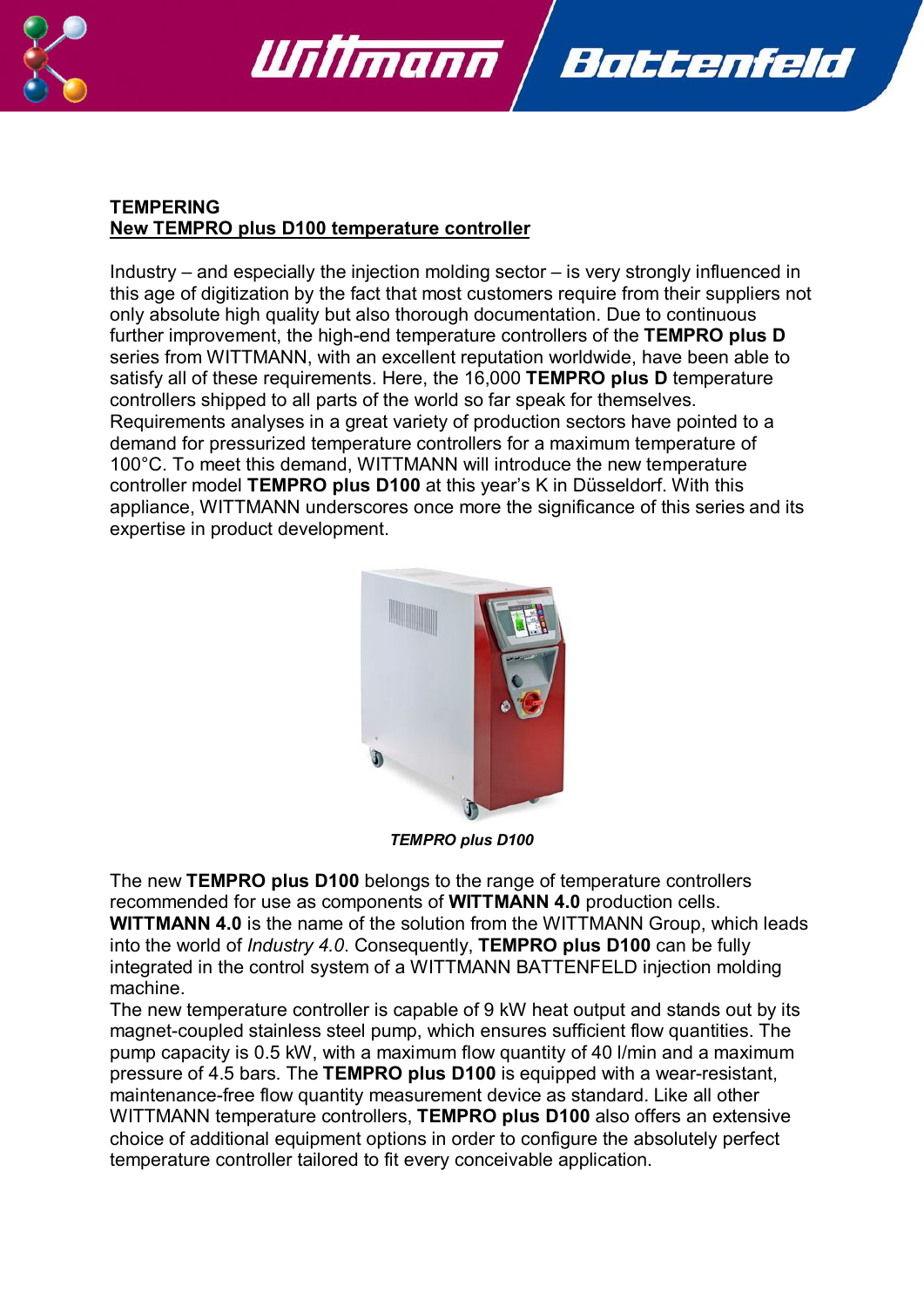

# Writmann Battenfeld

#### **AUTOMATION PRIMUS 16T**

In addition to various other novelties in the robot sector, WITTMANN rolled out two new appliances of the **PRIMUS** series at this year's K. The smaller of the two appliances from this series is called **PRIMUS 16T**. The Z and X axes of this appliance are based on the already well-known **PRIMUS 16**, what makes the difference is the Y axis, which is telescopic. This is why the **PRIMUS 16T** is specially recommended for use in confined surroundings. Thanks to its telescopic system, it is possible in most cases to dispense with external protection of cranes, which saves costs. With its nominal load capacity of 5 kg, the **PRIMUS 16T** enables safe handling of heavy grippers for six or eight cavities.



*PRIMUS 16T*

#### **PRIMUS 48/48T**

In 2018, WITTMANN presented for the first time a **PRIMUS** robot with a movable X axis. The **PRIMUS 26/26T** introduced then combined the advantages of two appliances and made it possible to install **PRIMUS** solutions on injection molding machines with up to 900 t clamping force. Now the series is being extended once more. With the start of the K 2019, the **PRIMUS 48/48T** was released for sale. This appliance is laid out for injection molding machines ranging from 500 to 1,200 t in clamping force. Its horizontal strokes can reach a maximum of 9 m, which means that several pallet bays can be arranged beside the injection molding machine, or a place for parts depositing can be positioned behind the machine's clamping unit. To further enhance its flexibility, the robot comes with a continuous drilling pattern as standard. The demolding axis offers a maximum stroke of 1,200 mm, the vertical range is from 1,400 to 2,000 mm, with the vertical axis made telescopic from a stroke of 1,600 mm upwards to provide a further increase in stability. Within the range from 1,400 to 1,600 mm, customers can choose between the **PRIMUS 48** single axis and the **PRIMUS 48T** telescopic version.

Both versions have the same load capacity of 20 kg. The **PRIMUS 48/48T** comes with a completely re-designed vertical tube, whose rigidity values are comparable to those of the **WX** appliances. On the vertical tube of **PRIMUS 48/48T**, only the quick couplers for vacuum, compressed air and gripper feedback are visible, the hosing is concealed inside.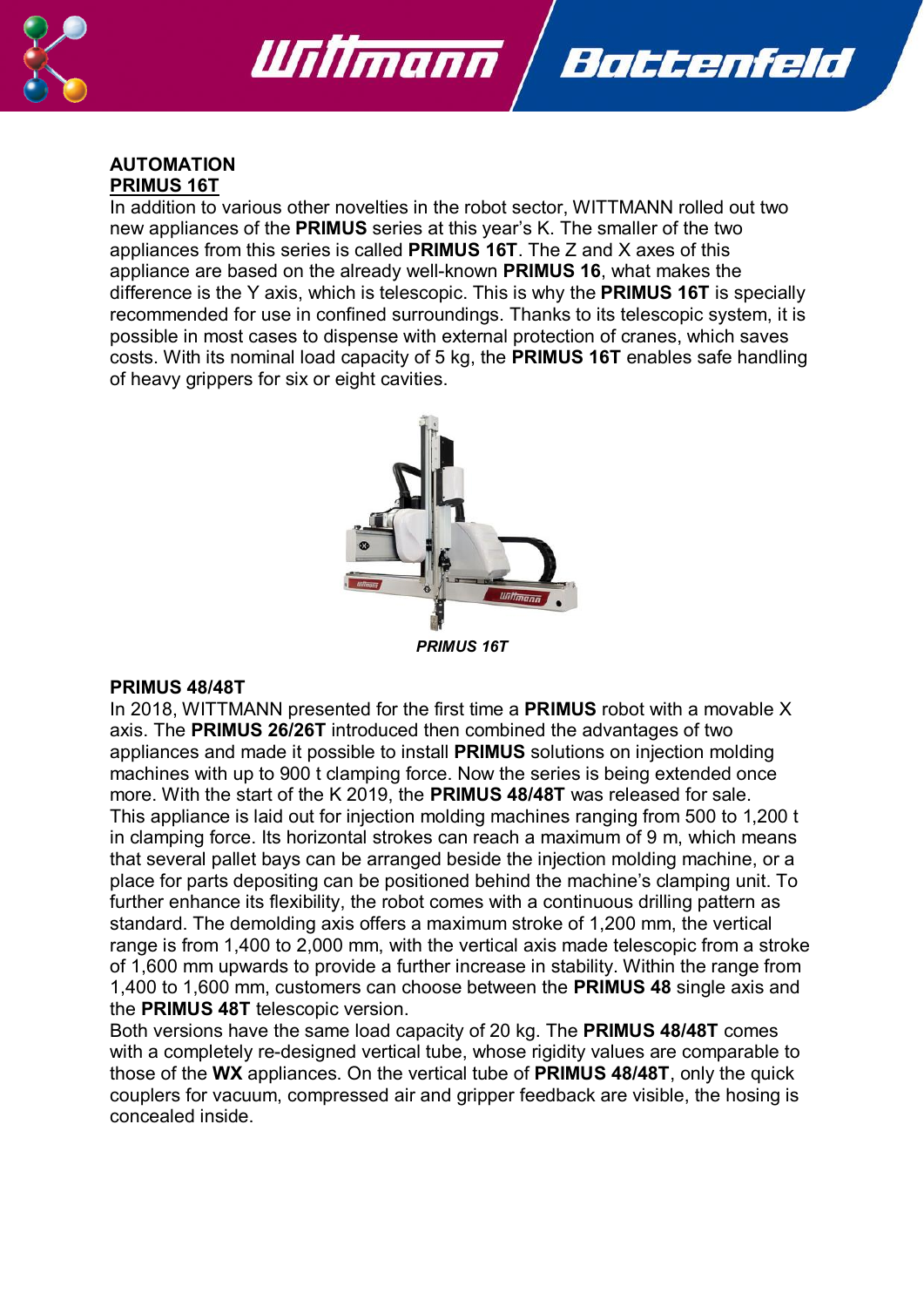

#### **AUTOMATION II – R9 Robot Control**

Writmann

The **R9** control system, already shown at the K 2016, offers an enlarged display screen of 10.1" in portrait format (compared to 8.4" on the manual input terminal of **R8**) and has a capacitive touch surface in line with the current tablet trend. This surface now also supports gesture commands (wiping for page change and zooming with two fingers), which makes the operation of the appliance even more intuitive. **R9** is also equipped with several multi-core processors for improved performance through optimal division of tasks. Time- and safety-relevant processes can now be completely detached from the visualization level to ensure top-quality operational safety and fastest possible response to critical incidents. In consideration of these innovations, WITTMANN has developed some new approaches to provide even better support for machine operators. The new possibilities include visualization of the programmed sequence. Based on its programming, the control system generates a virtual production cell, parts of whose visualization can be zoomed with freely selectable perspectives, which can be altered at any time. In this way, a digital copy (twin) of the actual production cell and/or the robot is present in the control system. This twin has the same attributes and characteristics as the equipment existing in reality and thus enables simulation of the application-specific processes.

Battenfeld



*Start screen and the screen displaying the digital twin of a working cell.*

As soon as the relevant parts of a robot program have been created, it is possible to enter the simulation mode via the test menu of the control system. To distinguish the virtual twin unmistakably from the real equipment, a luminous frame appears on the screen of the **R9 TeachBox** in this mode, and the virtual robot is shown in the form of a schematic image. This mode also enables simulation of the injection molding machine based on recorded key parameters. The simulation mode thus enables the operator to detect any serious faults in the robot program very quickly without having to take the risk involved in a real test run. Highly complex sequences consisting of up to six simultaneous movements – such as movements of all robot axes together with additional rotational axes – which could cause the robot to collide with the protective frame or the tie-bars of the injection molding machine, are no longer such "terrifying" programming tasks. Especially since errors in the sequencing logic and potential synchronization problems with overlapping and simultaneous functions can be detected. (For instance, the exact position of a pneumatic axis is only known when it is in its end position, therefore here the issue of a movement command should always be followed by checking whether the end position has been reached before a new command is given. – By contrast, a servo axis signals its position automatically at extremely short intervals.) The digital twin is available for the entire process in every operating mode, including "dry operation", manual operation or step operation. In addition to using the digital twin on the **R9** control system, it can also be started on a PC. If the relevant device definitions are available there, a simulation run can already be carried out before the program is entered into the robot, and possible sequencing errors are detected at an early stage.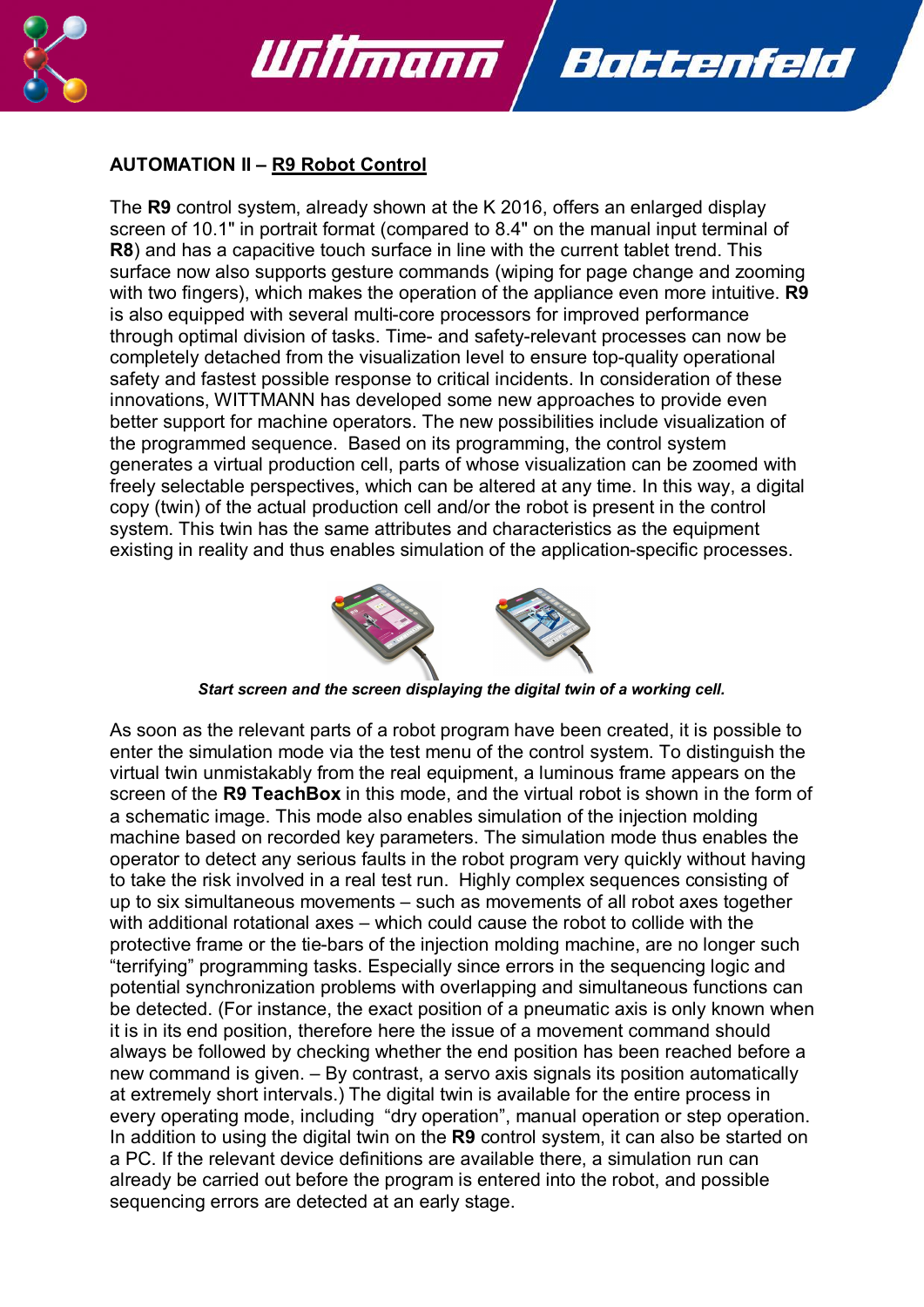

# WITTMANN BATTENFELD at the K 2019 **WITTMANN BATTENFELD presented itself at the K 2019 for the first time in hall 15**

Battenfeld

Willmann

*At the K 2019 in Düsseldorf, WITTMANN BATTENFELD exhibited its products and applications under the motto "Enjoy Innovation" for the first time in hall 15 at booth C06. WITTMANN BATTENFELD had thus an additional 120 m² of exhibition space at its disposal, and from 16 to 23 October the company presented its innovative injection molding technologies, processes and applications right next to its key competitors.* 

Innovation has always been a top priority at WITTMANN BATTENFELD. The company's product developments are designed to offer customers maximum benefit and simultaneously to protect the environment and preserve it for future generations in a sustainable way. Apart from further development and optimization of machinery and equipment, which are setting benchmarks in the market in terms of energy efficiency, this is achieved primarily through the development and continuous improvement of the adaptive HiQ application and process technologies and use of ultra-modern software systems and technologies to enable the integration of machines, robots, auxiliary appliances and MES systems via WITTMANN 4.0, plus sensor systems for machine condition monitoring, abbreviated CMS. Furthermore, the company is working together with partners on processing materials which at the end of their product life are 100% recyclable and/or completely degradable.

# **Key topic: intelligent machines with adaptive algorithms**

The main theme of WITTMANN BATTENFELD's presentation at the K 2019 was to showcase intelligent machines with adaptive algorithms, which adjust themselves to the ambient conditions.

This was demonstrated with an all-electric *EcoPower* 55/350 equipped with the software packages HiQ-Flow, HiQ-Melt and HiQ-Metering. A W918 robot from WITTMANN and all auxiliary appliances connected with the machine, as well as the TEMI+ MES system, are integrated in the machine's UNILOG B8 control system via WITTMANN 4.0. The electronic mold data sheet will also be used on UNILOG B8. The production cell linked together via the WITTMANN 4.0 router is thus able to check whether the connected auxiliaries are sufficient for the selected product data set, or if additional equipment is needed.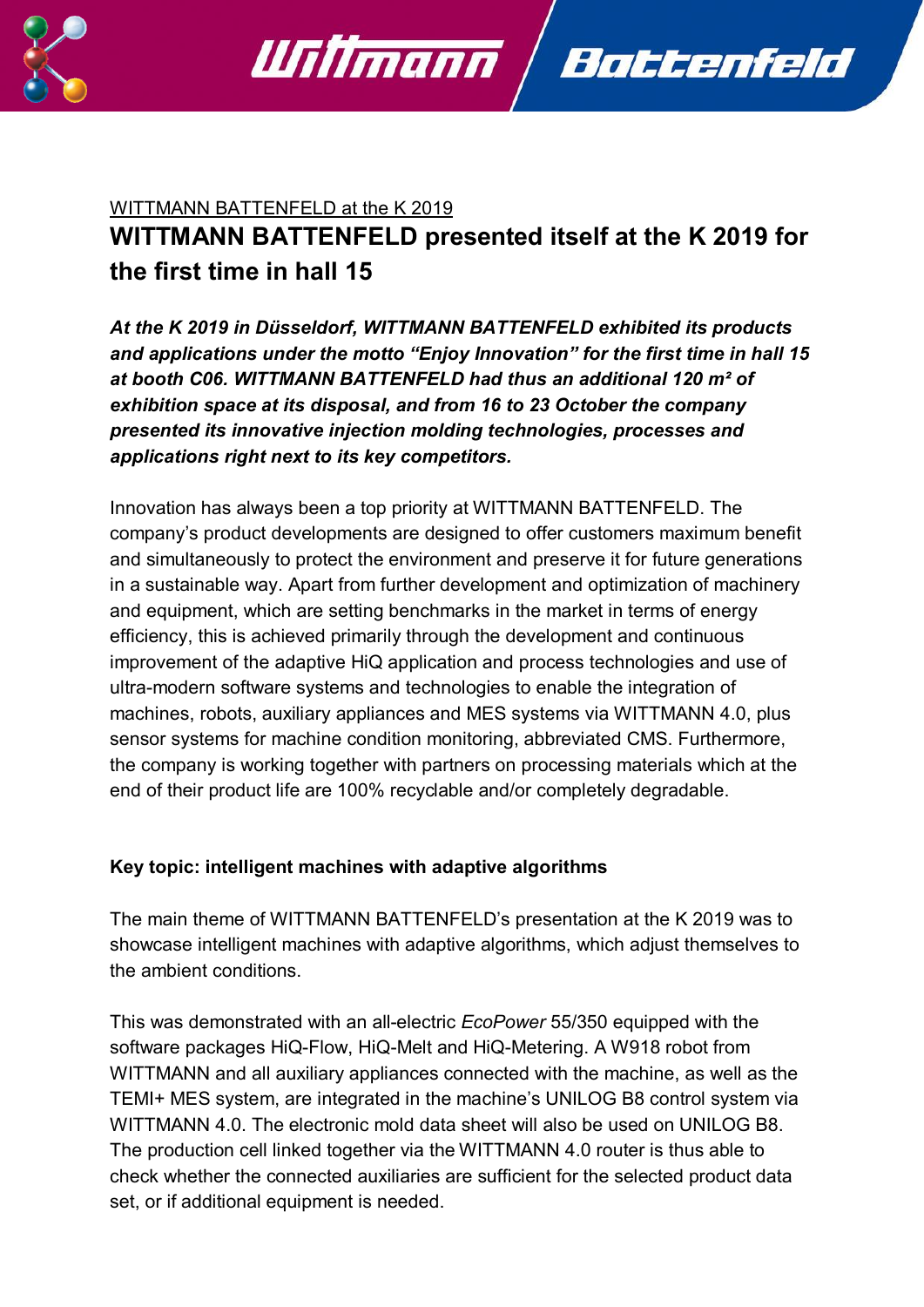

At the WITTMANN BATTENFELD booth, this production cell were used to present the HiQ functions in the form of specialist lectures and live demonstrations. On the *EcoPower* 55/350, polycarbonate clothes pegs were manufactured with a 4-cavity mold supplied by Lechner, Austria. Using this fully integrated production cell, the advantages of integration via WITTMANN 4.0 and the TEMI+ MES system could be clearly seen. In a live demonstration, the product HiQ-Flow automatically compensated the effect of material viscosity fluctuations, thus ensuring stable parts quality and eliminating scrap. To avoid plastic waste, pieces of sprue and bad parts deliberately produced for demonstration purposes were re-granulated in the new G-Max 9 granulator from WITTMANN, and then directly returned to the machine hopper via the vacuum conveying device connected with the granulator.

Battenfeld

Willmann

# **Launching of new** *VPower* **COMBIMOULD model with special automation package**

At the K 2019, WITTMANN BATTENFELD showed its latest further development of the vertical machine in *PowerSeries* design in the multi-component version. On a *VPower* 120/130H/210V, a plug made of PA and TPE for the automotive industry was manufactured with a 2+2-cavity mold. The complete automation system for the machine is designed by WITTMANN BATTENFELD Deutschland in Nuremberg. In this application, a Scara robot and a WX142 linear robot from WITTMANN are used, which insert the wrap pins, transfer the preforms, then remove and deposit the finished parts.

# **Introduction of new** *EcoPower* **Xpress in medical version**

Another new product at this year's K was a high-speed *EcoPower* Xpress 160/1100+ in a medical version. On this machine with 1,600 kN clamping force, PET blood tubes were produced with a 48-cavity mold supplied by Pass Card, Taiwan. To meet the stringent requirements for PET plasticizing, this machine has been equipped with a modified high-performance screw. In addition, a special drying hopper has been mounted above the injection unit, where the granulate is dried by a frequencycontrolled DRYMAX 300 dryer from WITTMANN. The tubes will be removed from the mold and deposited in transport boxes by the new WITTMANN high-speed robot. The robot controls a box exchange device, which removes every full box and replaces it immediately with one of the empty boxes held ready, to ensure uninterrupted production of the tubes.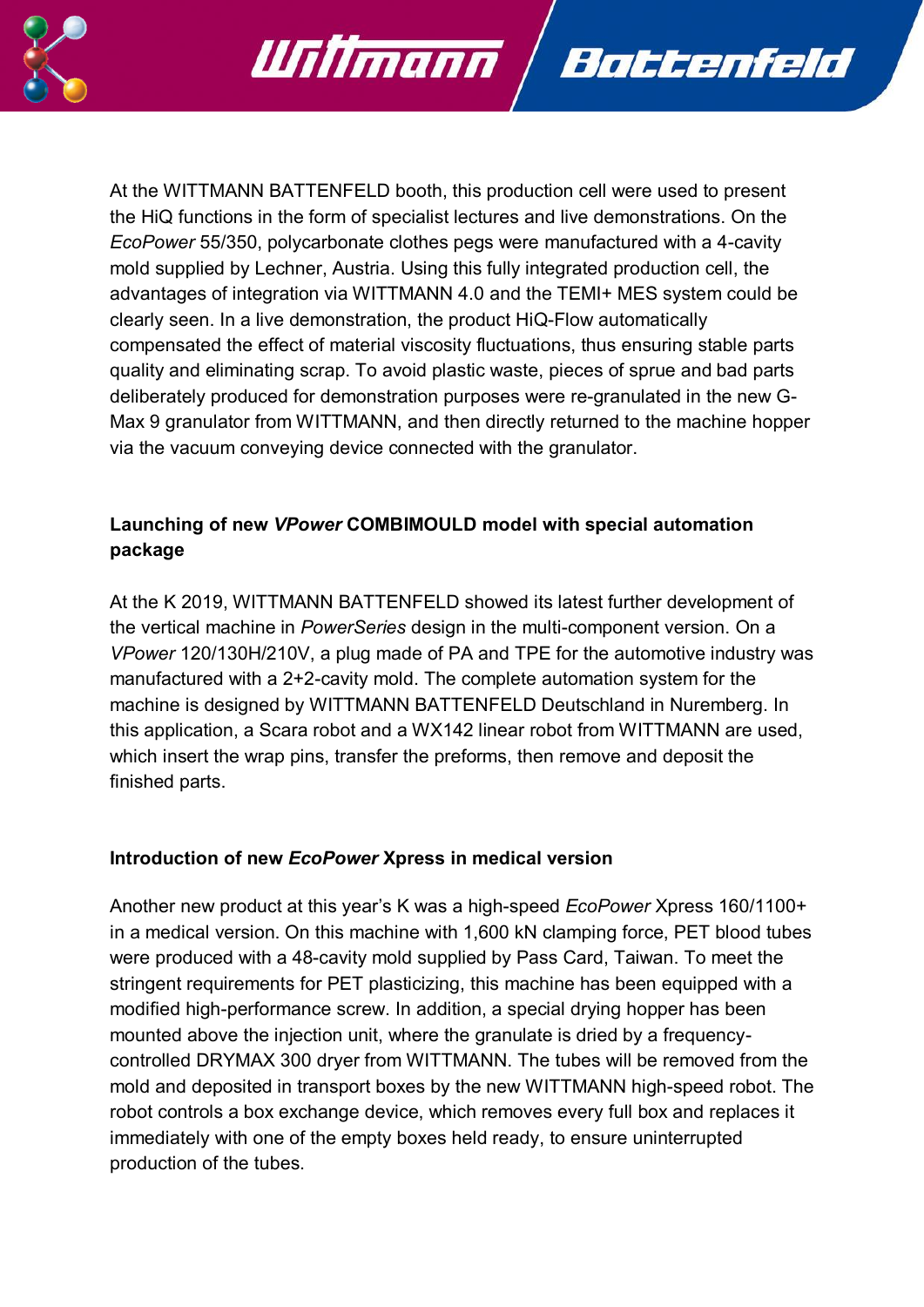

#### **Medical application on** *MicroPower* **15/10 production cell**

Willmann

Another medical technology application was demonstrated on a machine from the *MicroPower* series from WITTMANN BATTENFELD designed for the production of micro parts in the clean-room version. Using a *MicroPower* 15/10 with 150 kN clamping force, a micro retaining ring for medical miniature tubes was produced from PC with an 8-cavity mold supplied by Wittner, Austria. This product has a part weight of only 2 mg.

Battenfeld

The machine comes with a rotary unit, an integrated WITTMANN W8VS2 robot and a camera for complete parts inspection. Following removal and camera inspection, the parts are transferred to transport containers, separated according to individual cavities.

A novelty in the *MicroPower* is a further improved, 2-step screw-and-plunger injection unit now able to process shot volumes of up to 6  $cm<sup>3</sup>$ .

#### **Lightweight technology for the automotive industry**

With an example from the automotive industry, WITTMANN BATTENFELD demonstrated at the K 2019 its competence in CELLMOULD® structured foam technology, which enables the production of extremely light-weight parts as are required primarily in the automotive industry to reduce fuel consumption and/or increase the battery range. On a *MacroPower* 1100/12800 with an energy-efficient servo drive, a seat bench support for a German sports car was manufactured from PP with a single-cavity mold supplied by Frimo, Germany. The machine is equipped with the SEDE combined nitrogen and pressure generator unit developed and manufactured by WITTMANN BATTENFELD. The nitrogen required for this technology is taken from the ambient air and compressed to the working pressure of up to 330 bar. The material processed will be a type of PP suitable for automotive applications supplied by Borealis. It is the type ME225SY, which contains 25 % postconsumer recycling material and 25 % talcum. With the use of recycling material in passenger car interiors, WITTMANN BATTENFELD makes a significant contribution to promoting the recycling economy in the automotive industry. The parts will be removed and deposited by a WX152 robot from WITTMANN.

On this machine, the CMS condition monitoring system from WITTMANN BATTENFELD was installed, too, which ensures continuous condition monitoring of the most important machine parameters. The current condition of the *MacroPower*  1100 could be read out from a CMS info and control station placed directly next to the machine. Beside this machine, there was also an AIRMOULD®/CELLMOULD® info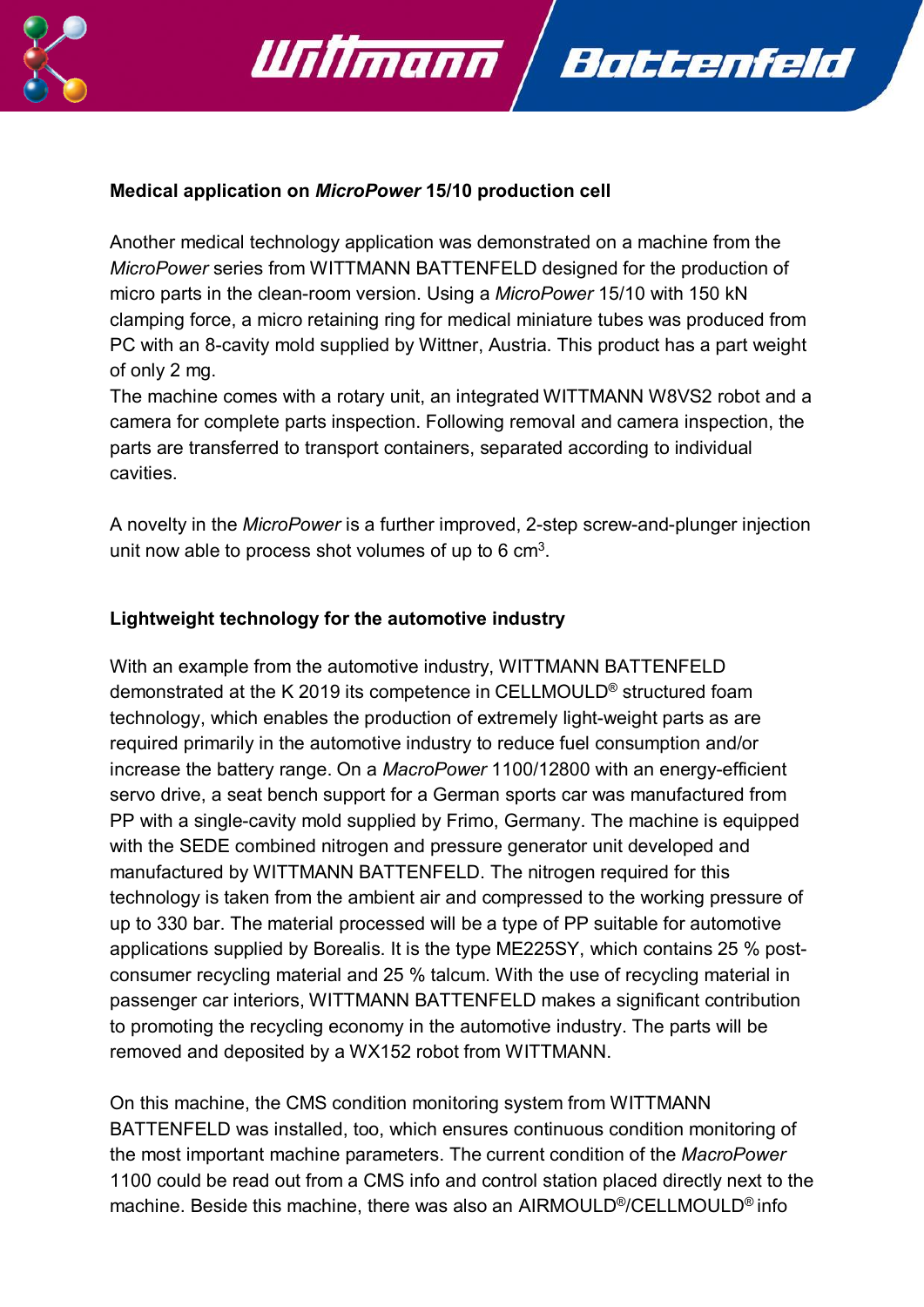

stand, where visitors could get detailed information about the processes being demonstrated.

Battenfeld

Willmann

# **High-tech sheet for the automotive industry**

A second application for the automotive industry was presented on a machine from the *SmartPower* series in XL configuration. With a *SmartPower* 240 XL, a module for a car headliner with a functional surface was produced with a single-cavity mold supplied by Georg Kaufmann, Switzerland. The module consists of an operating section mounted at the center and lighting sections on each side. For the production of this module, the IMD VARIOFORM process developed by LEONHARD KURZ (hall 5, booth A19 – E09) is used. In this process, a partially translucent decoration sheet is combined with a functional sheet with a printed-on sensor structure on the inside of the molded part. The poly TC sensor demonstrated the touch operation of light on/off and dimming functions as well as setting of the color of the LED light source behind it.

The machine was equipped with an automation system from WITTMANN BATTENFELD Deutschland in Nuremberg. It consists of a WX142 robot from WITTMANN with a C axis and an infrared radiation heater on the Y-axis to heat the continuous sheet used for this application. The WX142 inserts the functional sheet with sensor structure into the mold. The next step is to pull the IMD VARIOFORM sheet through, heat it and then thermoform it using a vacuum. During the same production step, both sheets are overmolded. In this application, the sensor sheet can be optionally selected via a touch button. In this way, it is possible to injectionmold parts either with or without sensor sheet.

# **LSR application on** *EcoPower* **160**

One of WITTMANN BATTENFELD's main application technology themes at the K 2019 was silicone injection molding. WITTMANN BATTENFELD demonstrated its expertise in this area at its booth in hall 15 by producing a valve for medical technology from an LSR formulation on a machine of its all-electric *EcoPower* series, an *EcoPower* 160/350, with a 16-cavity mold supplied by Nexus, Austria (hall 12, booth E49-01). The injection unit in open design enables easy integration of the LSR metering unit. The Nexus Highline metering unit came with a new servomix metering system with OPC-UA integration. In the mold, latest cold runner technology was used including TIMESHOT needle shut-off control. Parts removal and depositing was handled by a WX142 robot from WITTMANN.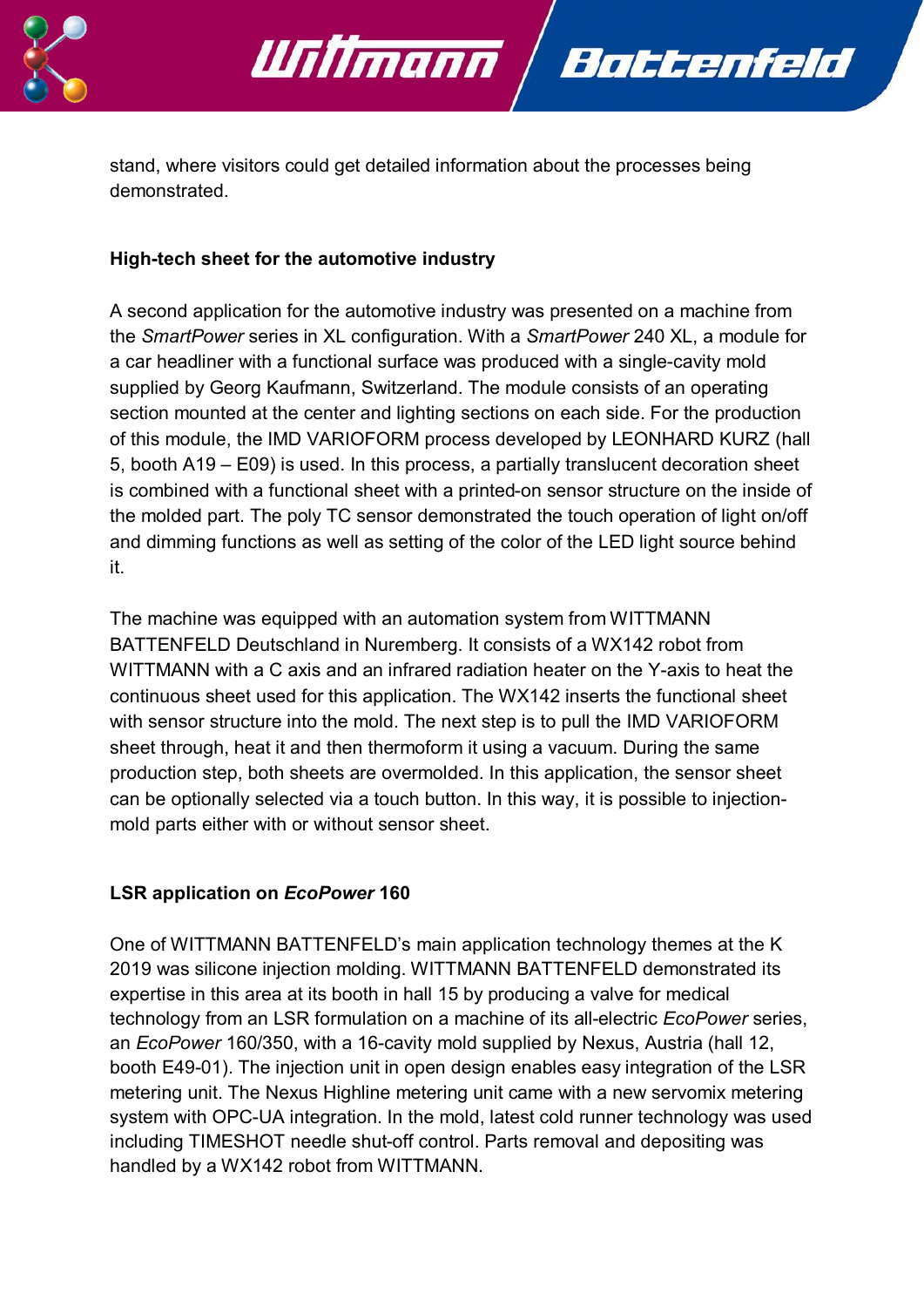

#### **Recycling economy with a product from the packaging industry**

Willmann

"Circular economy" is not only a modern buzzword, but also a strategic focus of WITTMANN BATTENFELD. At the K 2019, WITTMANN BATTENFELD presented one of its current projects jointly with a partner company.

Battenfeld

Here, cosmetic jars with lids were manufactured from a material completely based on natural ingredients on an *EcoPower* 240/1100H/130L COMBIMOULD using a 4+4 cavity mold. This material can be recycled without any loss of its functional properties. The jar was injected by the machine's main aggregate, the lid by the L aggregate. The machine was equipped with a fully integrated W842 pro robot from WITTMANN, which took a round paper label from a magazine and inserted it on the clamping side for the bottom of the jar. Next, the W842 pro removed the parts from the nozzle side and passed the jars on to a W818 robot, which inserted them into a screwing station. The W842 pro then transferred the lids for the jars to the screwing station, where they were screwed onto the jars and deposited.

#### **TEMI+**

In addition to the AIRMOULD<sup>®</sup>, CELLMOULD<sup>®</sup> and condition monitoring system info stands, there was also be an info corner presenting the TEMI+ MES package at the WITTMANN BATTENFELD booth. TEMI+ is able to work with injection molding machines as well as robots and auxiliary appliances around the machines. This makes it possible to obtain complete, comprehensive data acquisition and analysis of the quality parameters from all appliances involved in the production of a part.

#### **Info point for plasticizing systems**

The plasticizing system of an injection molding machine is the central unit determining the quality of a plastic component. WITTMANN BATTENFELD supports its customers with tailor-made solutions in terms of geometries, materials and surface finish. At the K 2019, visitors had an opportunity to gather information about the latest developments at a separate info point.

#### **Central material supply**

The machines at the WITTMANN BATTENFELD booth were supplied mainly via a central material handling system from WITTMANN. In addition to a drying system for PET, mobile ATON dryers and GRAVIMAX gravimetric blenders were used.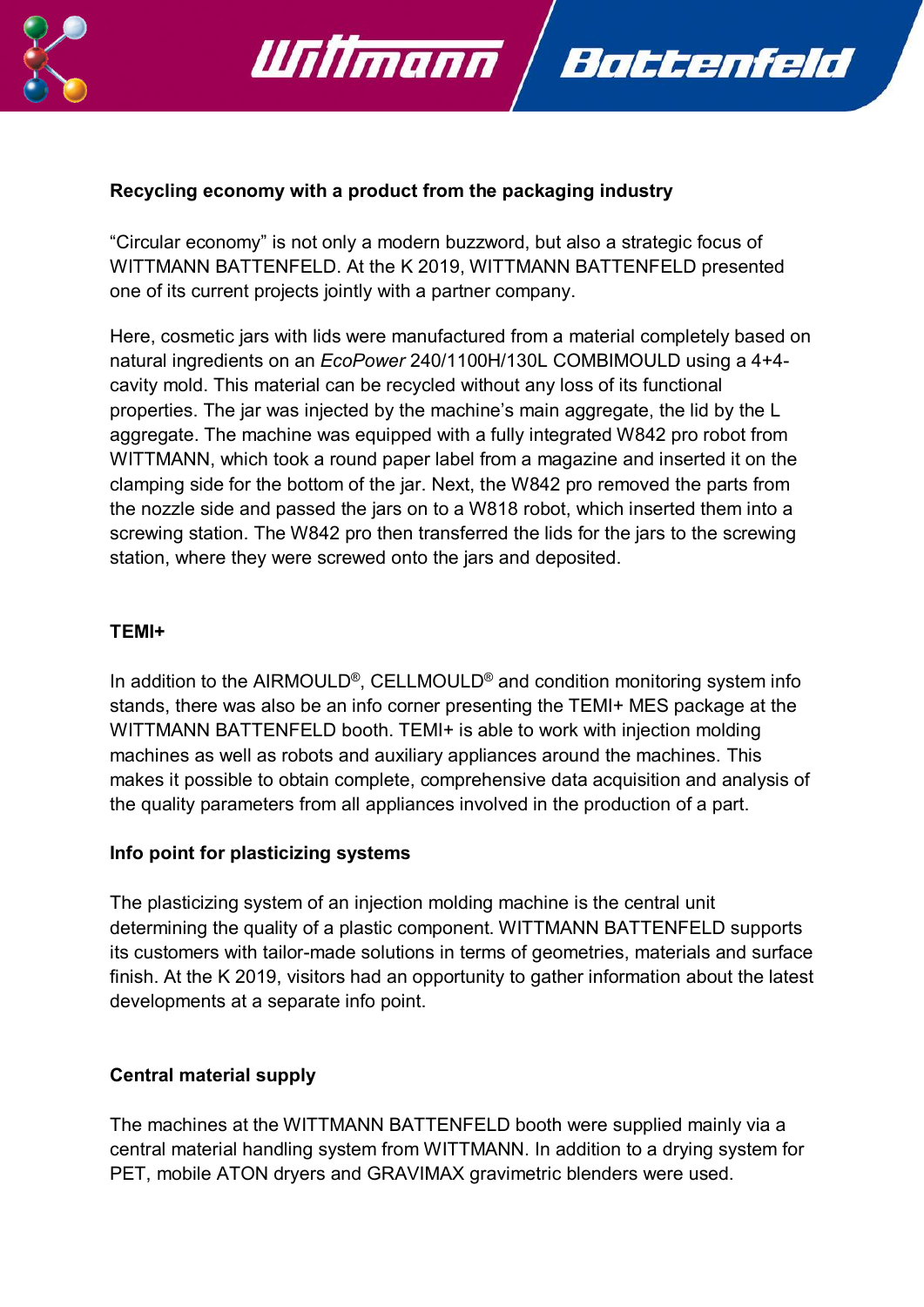

FEEDMAX central material loaders and stand-alone material loaders completed the picture.

Battenfeld

#### **Machines at other companies' booths:**

# *EcoPower* **Xpress at the booth of Blue Air Systems, hall 10 / H60**

Willmann

A machine from the *EcoPower* Xpress high-speed series, an *EcoPower* Xpress 160/1100+, was shown in hall 10, at the booth H60 of BlueAir. On this machine, sealing caps were produced within 2.5 seconds cycle time with a 32-cavity mold supplied by HTW, Austria.

# **LSR applications at SIGMA Engineering and Momentive**

At the booth of **SIGMA Engineering (hall 13, booth B31),** the fully automatic production of potholders made of Silopren LSR 2650 will be demonstrated, with a shot weight of 83 g and 1 mm wall thickness over 135 mm flow length. The potholders will be produced on a *SmartPower* 90/350 from WITTMANN BATTENFELD, equipped with a W818 robot from WITTMANN and grippers for parts removal and depositing. The mold and cold runner block from EMDE MouldTec are combined with a pump and a mixing unit from Nexus, Austria and integrated in the machine's B8 control system.

At the booth of **Momentive (hall 6, booth B15),** a cell phone holder made of PC and LSR was be manufactured on a multi-component machine from the servo-hydraulic *SmartPower* series, a *SmartPower* 120/130H/130S COMBIMOULD LSR, equipped with a W921 robot from WITTMANN and a WITTMANN TEMPRO plus D2 140 dualcircuit temperature controller, as well as an ATON plus H30 dryer and a 1+1 transfer tool with needle shut-off cold runner supplied by Elmet, Austria. The Top 5000P metering pump also came from Elmet. The LSR used was a Silopren LSR 2749, offering particularly good adhesion on PC. The material feeding system for the thermoplastic material was geared to processing extremely small quantities to ensure adequate material drying.

----------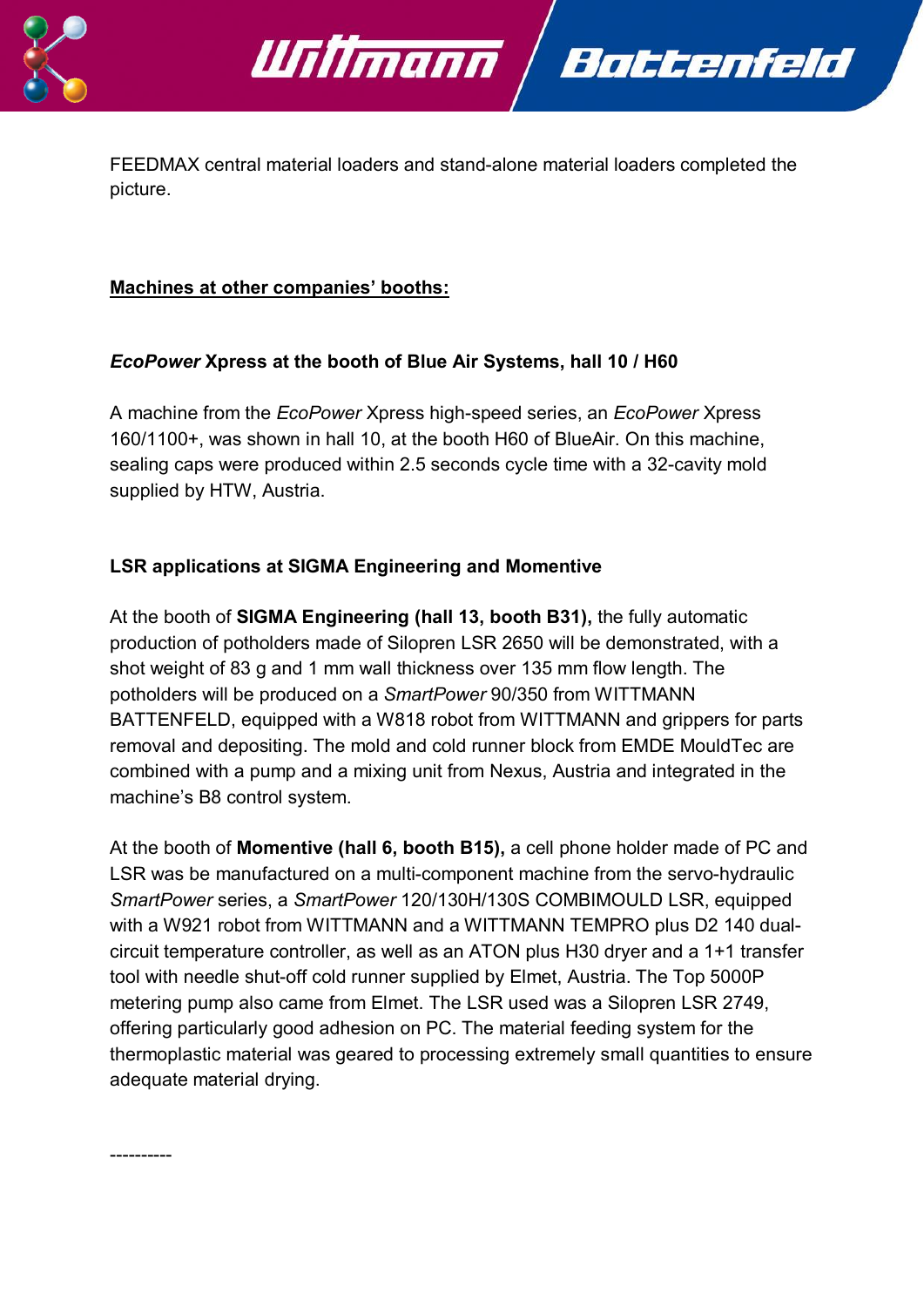





**Fig. 1:** Schematic diagram of material viscosity-driven injection control



**Fig. 2a, b, c:** Mold for blood tubes – and finished product, manufactured on an *EcoPower* Xpress 160, in medical version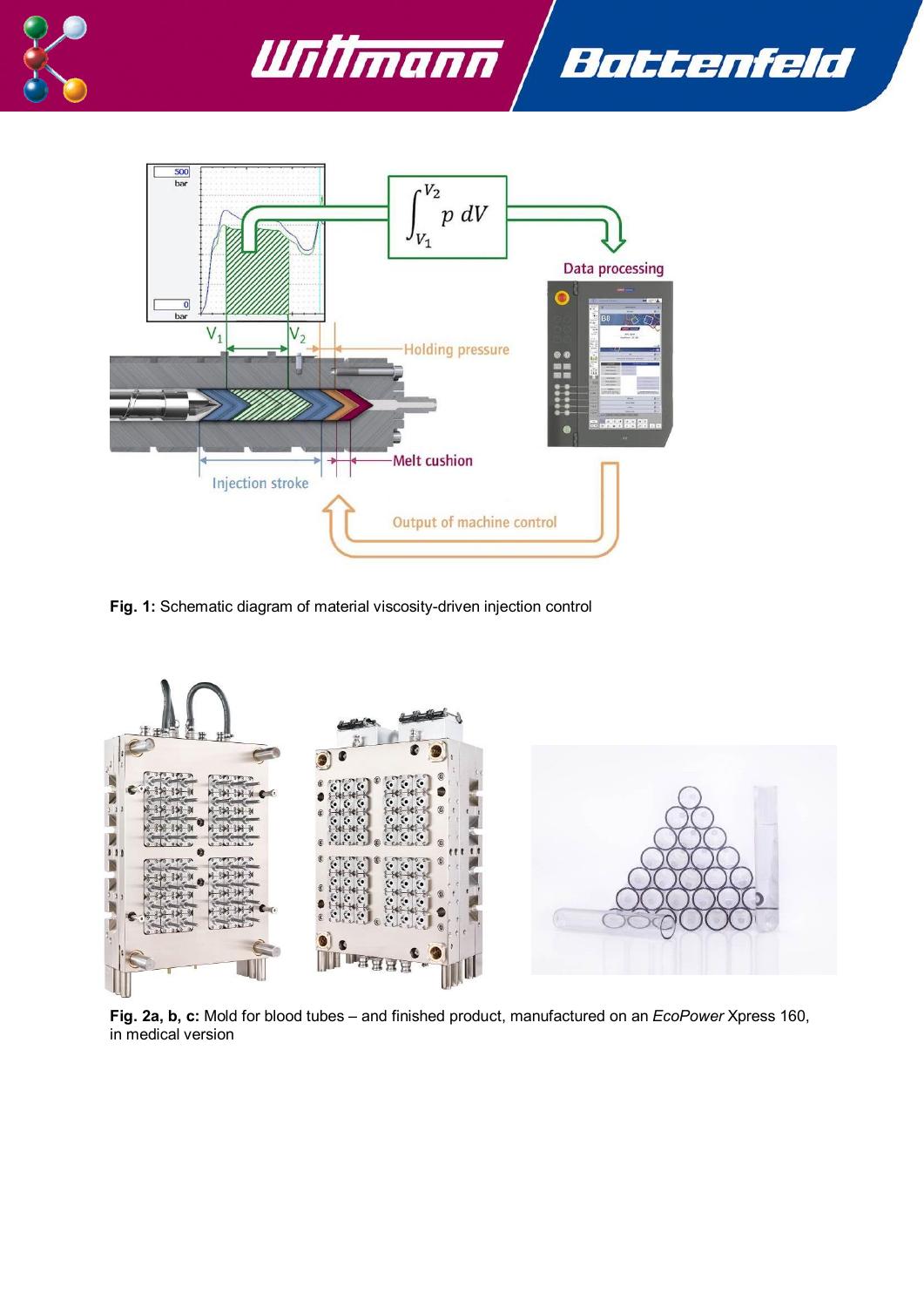





**Fig. 3a:** CELLMOULD® module on a *MacroPower* 1100 **Fig. 3b:** SEDE nitrogen and



pressure generator unit



**Fig. 4:** *SmartPower* 240 XL with automation from WITTMANN BATTENFELD Deutschland, Nuremberg to produce sensor sheet



**Fig. 5:** Medical valve made of LSR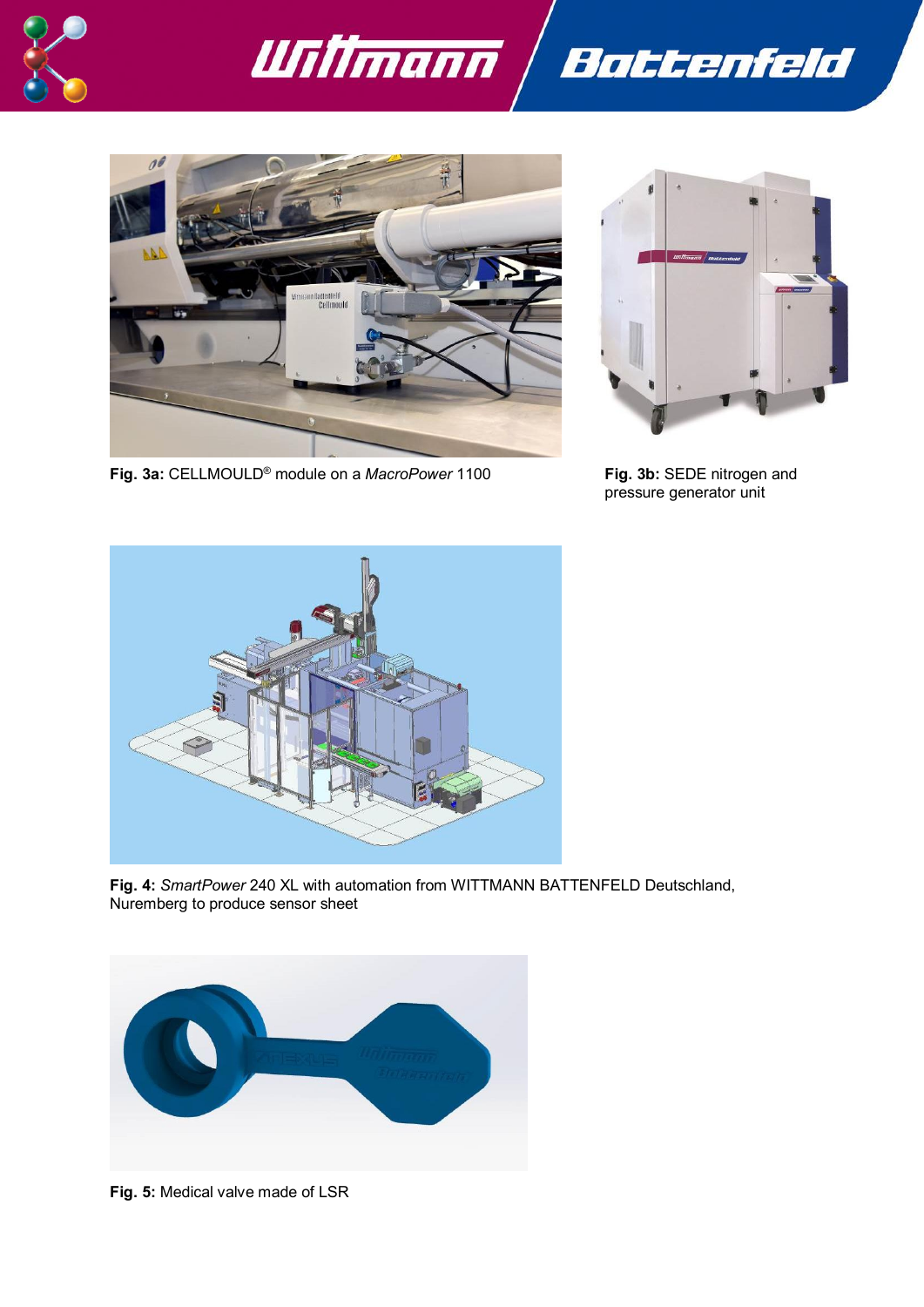





**Fig. 6:** Cosmetic jars made of a compound 100% based on natural materials

**----------**

The WITTMANN Group is a worldwide leader in the production of injection molding machines, robots and peripheral equipment for the plastics processing industry, headquartered in Vienna/Austria and consisting of two main divisions: WITTMANN BATTENFELD and WITTMANN. These two divisions jointly operate the companies of the WITTMANN Group with eight production plants in five countries. Additional sales and service companies are active in 34 facilities in important plastics markets around the world.

WITTMANN BATTENFELD pursues the further expansion of its market position as an injection molding machine manufacturer and specialist for state-of-the-art plastic processing technologies. As a supplier of comprehensive, modern machine technology in modular design, the company meets both present and future market demands for plastics injection molding equipment.

The WITTMANN product portfolio includes robots and automation systems, material handling systems, dryers, gravimetric and volumetric blenders, granulators, temperature controllers and chillers. With this diversified range of peripheral units, WITTMANN offers plastics processors solutions to cover all production requirements, ranging from independent production cells to integrated plant-wide systems. The integration of these various segments under the umbrella of the WITTMANN Group has led to complete connectivity between the various product lines. This integration has greatly benefited plastics processing users, who are increasingly looking for seamless production, including automation and peripheral functions.